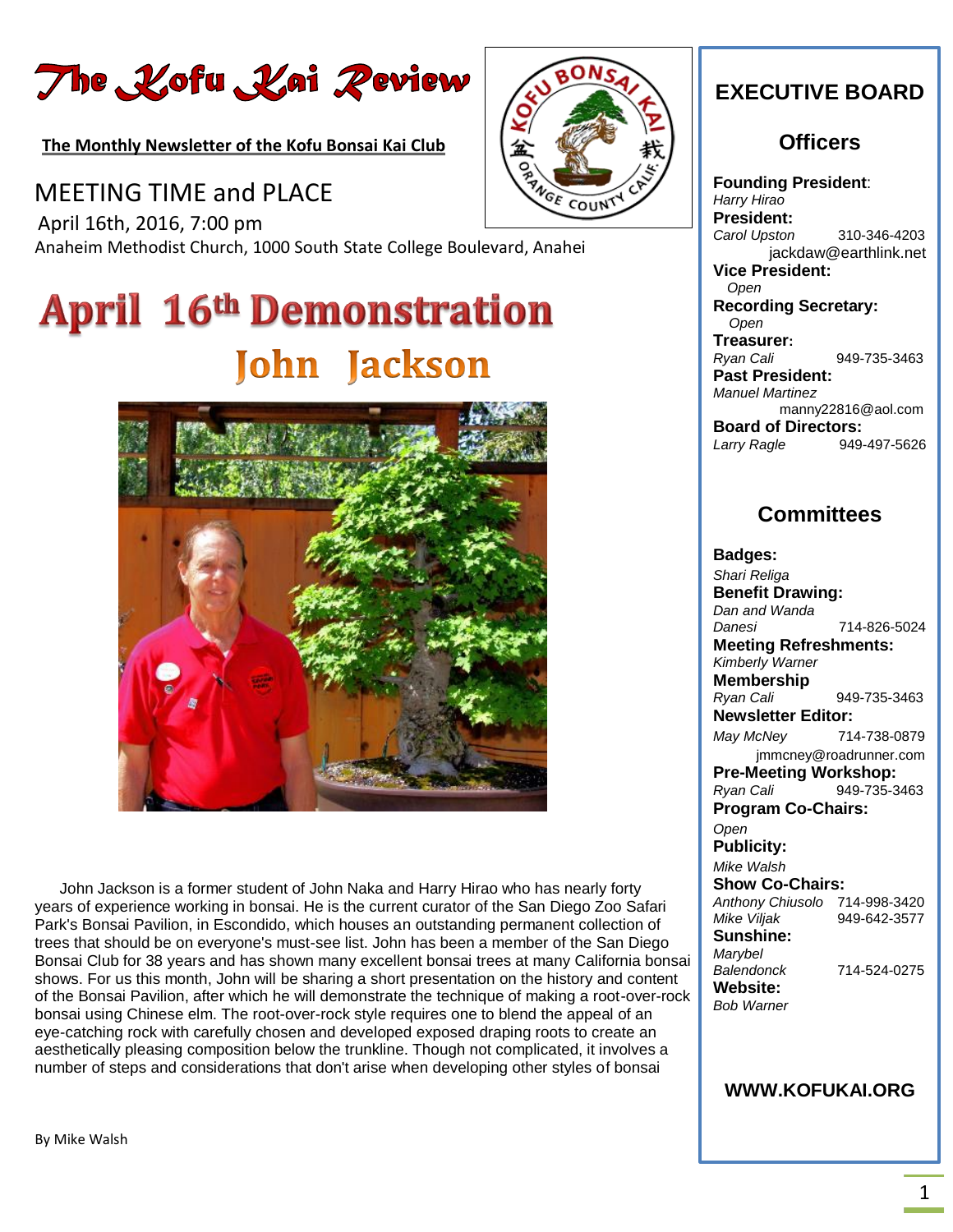

#### **K O F U BO N S AI K AI – AP R IL B O N SAI I D E AS**

#### **BY MARTY MANN**

New candles that have begun to form on older pines can be cut back in April but wait another month before you work on younger trees. Candles generally form twice a year, in April and August. They form in clusters of from 2 to 5. Usually one will dominate. Retain one as leader and another to form the side branch. Always remove the largest candle but don't cut the other candles until needles just begin to open and expand. This timing prevents excessively long internodes between last year's branch tip and the new needle growth. Reduce watering somewhat to slow down the new growth but don't allow the fine rootage to dry. Keep pine needles short and strong.

This is a serious time to seek and destroy plant pests. The prolific aphid has come to life. Chewers, suckers and borers are all back in action. White flies, mealy bugs, spider mites and scale are all out to get us. Use systemic action insecticides, such as Isotex, as well as the reliable Malathion and Seven sprays. Damage cannot always be seen unless you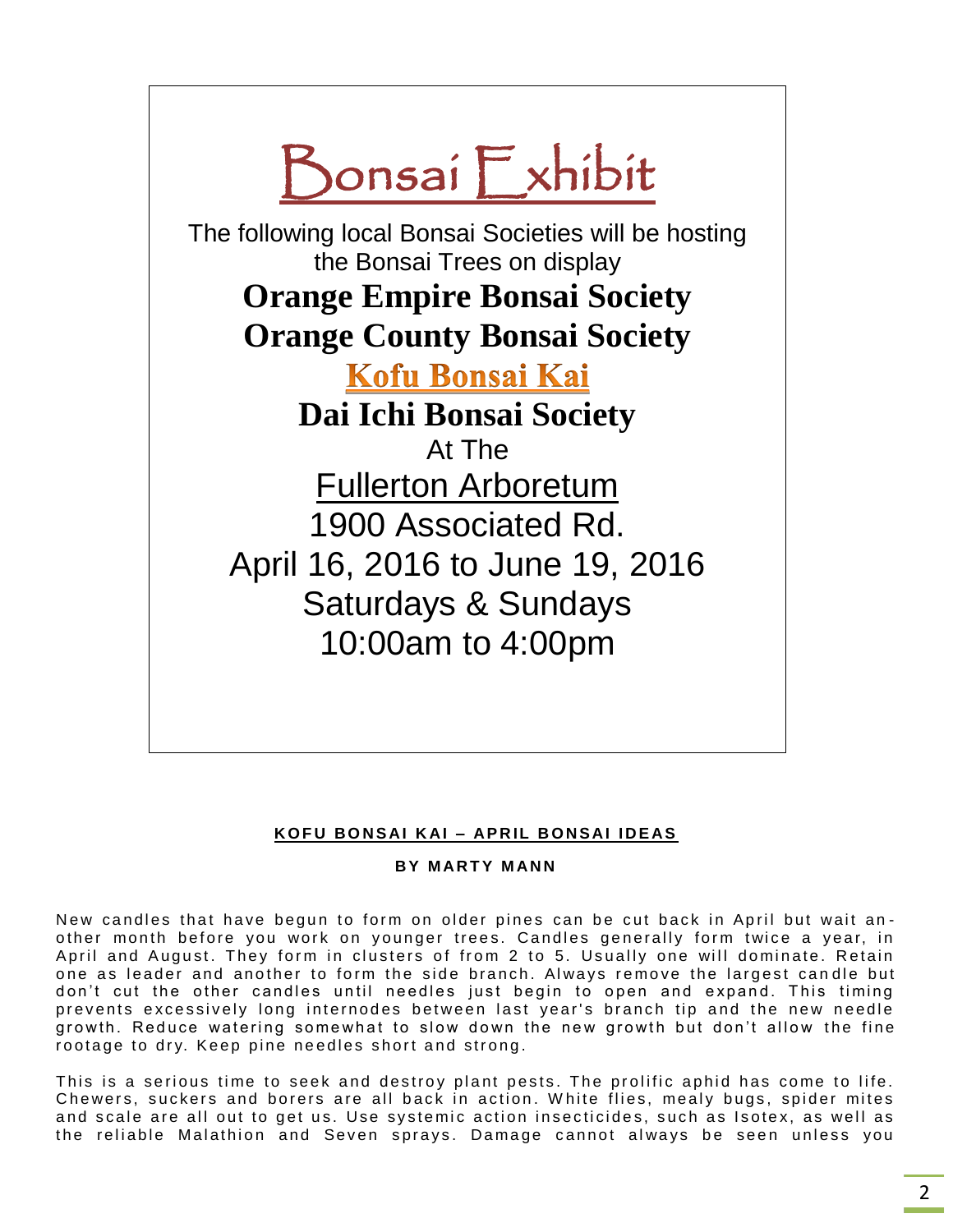examine the plant carefully. Sucking causes leaves to change color and drop. Read the pesticide labels to see what is best for your problems.

As spring growth develops, special attention should be given to continued good watering habits. We may face watering restrictions and should be selective as to time and method in order not to waste it's important benefits. Consider minimizing your automated systems in order to apply water more directly to each tree rather than the bench or area in which it is located. Consider watering early in the morning or late in the day in order to minimize evaporation losses. If plants have just been repotted, hold back on excessive watering since the newly developing rootage cannot dispose of moisture through new and sparse leaf growth. Transpiration is minimal. Older, more established trees need more water since they are usually root bound and are always thirsty. Don't overlook drainage. Water usually kills more trees than any other condition.

Bring most trees out into the open. While new growth requires sunlight and warmth it can become unseasonably warm causing new sprouts to grow actively. Then consider moving deciduous trees back into a partially shaded area until the new growth has hardened. Keep trees well spaced to allow free air circulation and light penetration.

Potted trees build up salts due to our more alkaline water. An additive of a soil sulfur or gypsum helps offset this condition by allowing more acidity to service the plants. Alkaline soil tends to reduce the color in the leaves of trees. If rain or your use of dionized water causes too much acidity, apply some wood ash or lime to sweeten the soil.

The love of nature is rewarded by the love of bonsai. Enjoy the fresh colors of spring and the new foliage before the heat of summer arrives.

**HAIKU POEM:** 

We live in a land of awe To see and enjoy What pleasures we are given

#### **B y M a rt y Ma n n**

This article has been extracted from the recently published book called 'Bonsai Ideas'.© By Marty Mann. Material is not to be copied without publisher or author's permission **M a r c h - 2 0 1 2**



- April 23-24 **San Diego Bonsai Club** Spring Bonsai Exhibition at the Casa Del Prado, Room 101, Balboa Park, from 10 am to 5 pm both days with demonstrations at 11 am and 1 pm. Free admission. Bonsai pots and trees for sale, as well as other bonsai-related items. For more information, visit *[www.sandiegobonsai.com](http://www.sandiegobonsai.com/)*.
- May 14 15, Dai Ichi Bonsai Kai: Annual Exhibit, "Serenity Through Bonsai", Ken Nakaoka Community Center, 1670 W. 162nd St., Gardena, Hours: 10:00 AM – 4:00 PM
- May 21 22, Sansui Kai: 2016 Annual Exhibit, Japanese Gardens 6100 Woodley Avenue, Van Nuys Hours: 10:00 AM – 4:00 PM, Admission is \$5 which includes entrance to the gardens
- June 11 12, Descanso Bonsai Society, 46th Annual Show, Descanso Gardens, 1418 Descanso Drive, La Canada **Flintridge**